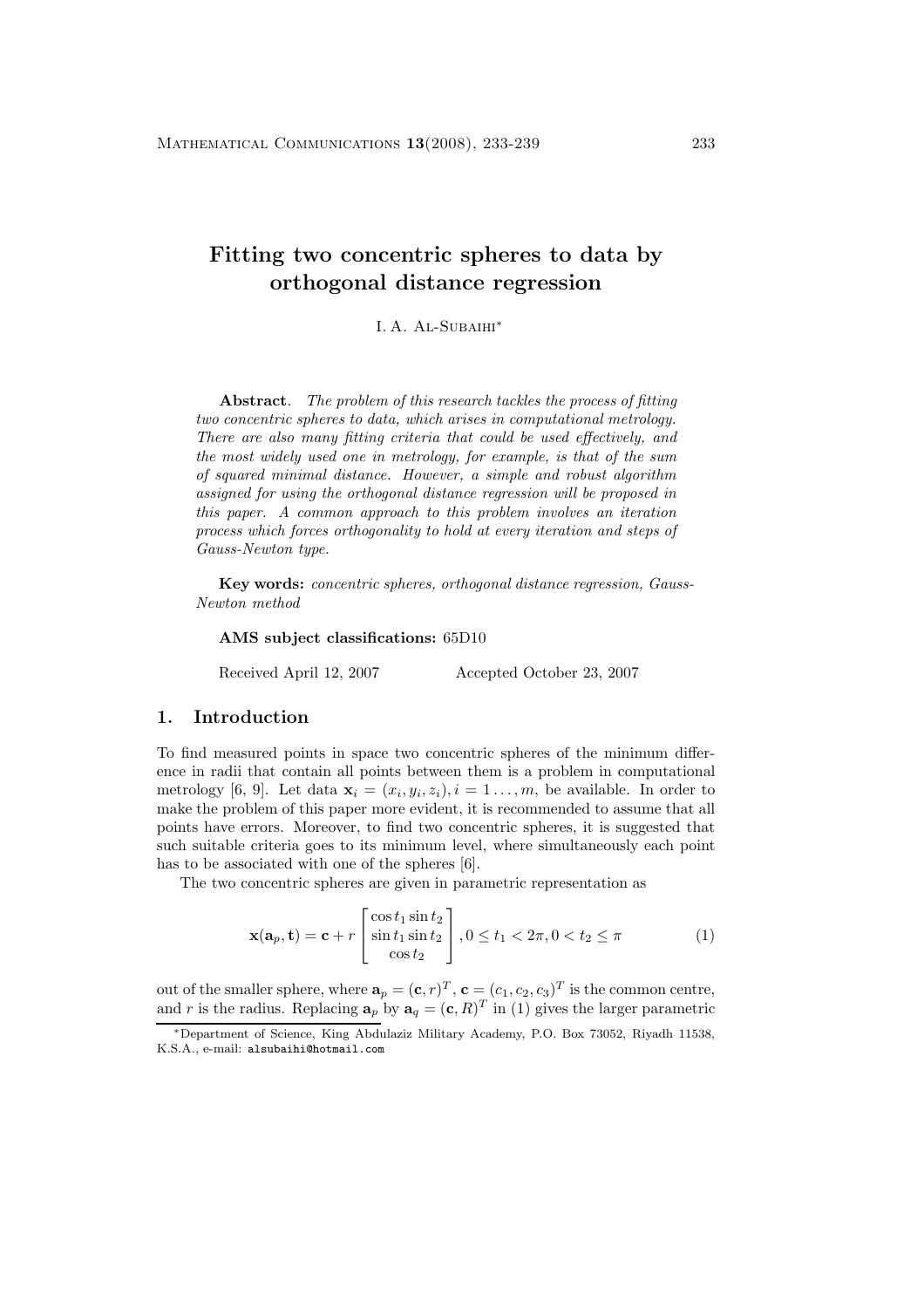sphere. The parametric representations are dependent upon the location parameter **t**, which are independent of any coordinate system [11].

Fitting two concentric spheres to data is interpreted as a problem of orthogonal distance regression (ODR) in [6], which seems to have been the first suggested. The problem, in brief, is to find two subsets V and W of  $1, \ldots, m$  with  $V \cap W =$  $\phi, V \cup W = \{1, \ldots, m\}, |V| \geq 4, |W| \geq 4$  such that the sum of squared minimal distances

$$
S(V, W, \mathbf{a}) = \sum_{i \in V} \min_{\mathbf{t}} p_i^2(\mathbf{a}_p, \mathbf{t}) + \sum_{i \in W} \min_{\mathbf{t}} q_i^2(\mathbf{a}_q, \mathbf{t})
$$
(2)

is minimized, where  $\mathbf{a} = (\mathbf{c}, r, R)^T$ , V and W are the sets of given points associated with the smaller and larger spheres respectively, and where

$$
p_i^2(\mathbf{a}_p, \mathbf{t}) = (a + r \cos t_1 \sin t_2 - x_i)^2 + (b + r \sin t_1 \sin t_2 - y_i)^2
$$
  
+ 
$$
(c + r \cos t_2 - z_i)^2,
$$

and  $q_i^2(\mathbf{a}_q, \mathbf{t})$  represent the larger sphere. The necessary condition,  $\frac{\partial S}{\partial \mathbf{a}} = 0$ , needs to solve a linear system of  $5 \times 5$  equations for **a** at each iteration, until the tolerance is reduced to a sufficient small number. The algorithm of minimizing (2) for **t** is considered in section 4.

The purpose in this paper, is to fit two concentric spheres to data by an equivalent problem to [6], which becomes more appropriate when the data have independent identically distibuted errors [11]. The orthogonal distance regression problem, which is a nonlinear least squares problem, will be defined in next section. Further, the Jacobian matrix for the Gauss-Newton iteration and the starting points are defined in section 3. Furthermore, an algorithm and numerical results are considered in sections 4 and 5 respectively. In all cases in this paper,  $\|\cdot\|$  denotes the  $l_2$  vector or matrix norm.

#### **2. The ODR problem**

The orthogonal distances vector represented in the following form

$$
\mathbf{p}_i = \mathbf{x}_i - \mathbf{x}(\mathbf{a}_p, \mathbf{t}_i), \ i \in V,
$$

refers to the smaller parametric sphere. Also,  $q_i$ ,  $i \in W$  is used for the large one, which came as a result of replacing  $\mathbf{a}_p$  by  $\mathbf{a}_q$ . Then the problem given in this paper is to find two subsets  $V$ , and  $W$  by minimizing

$$
F(V, W, \mathbf{a}, \mathbf{t}) = \sum_{i \in V} ||\boldsymbol{p}_i(\mathbf{a}_p, \mathbf{t}_i)||^2 + \sum_{i \in W} ||\boldsymbol{q}_i(\mathbf{a}_q, \mathbf{t}_i)||^2, \tag{3}
$$

with respect to  $\mathbf{a} = (\mathbf{c}, r, R)^T \in R^5$  and  $\mathbf{t}_i, i = 1, \ldots, m$ .

Let  $\mathbf{t}_i(\mathbf{a}_p)$ ,  $i \in V$  be such that for any  $\mathbf{a}_p$ ,  $\|\mathbf{x}_i - \mathbf{x}(\mathbf{a}_p, \mathbf{t}_i)\|$  is minimized with respect to  $\mathbf{t}_i, i \in V$ , and similarly for  $\mathbf{t}_i(\mathbf{a}_q), i \in W$ . Then the equivalent problem to (3) is the minimization with respect to  $\mathbf{a} = (\mathbf{c}, r, R)^T \in R^5$  alone of

$$
F(V, W, \mathbf{a}) = \sum_{i \in V} ||\mathbf{p}_i(\mathbf{a}_p, \mathbf{t}_i(\mathbf{a}_p))||^2 + \sum_{i \in W} ||\mathbf{q}_i(\mathbf{a}_q, \mathbf{t}_i(\mathbf{a}_q))||^2.
$$
 (4)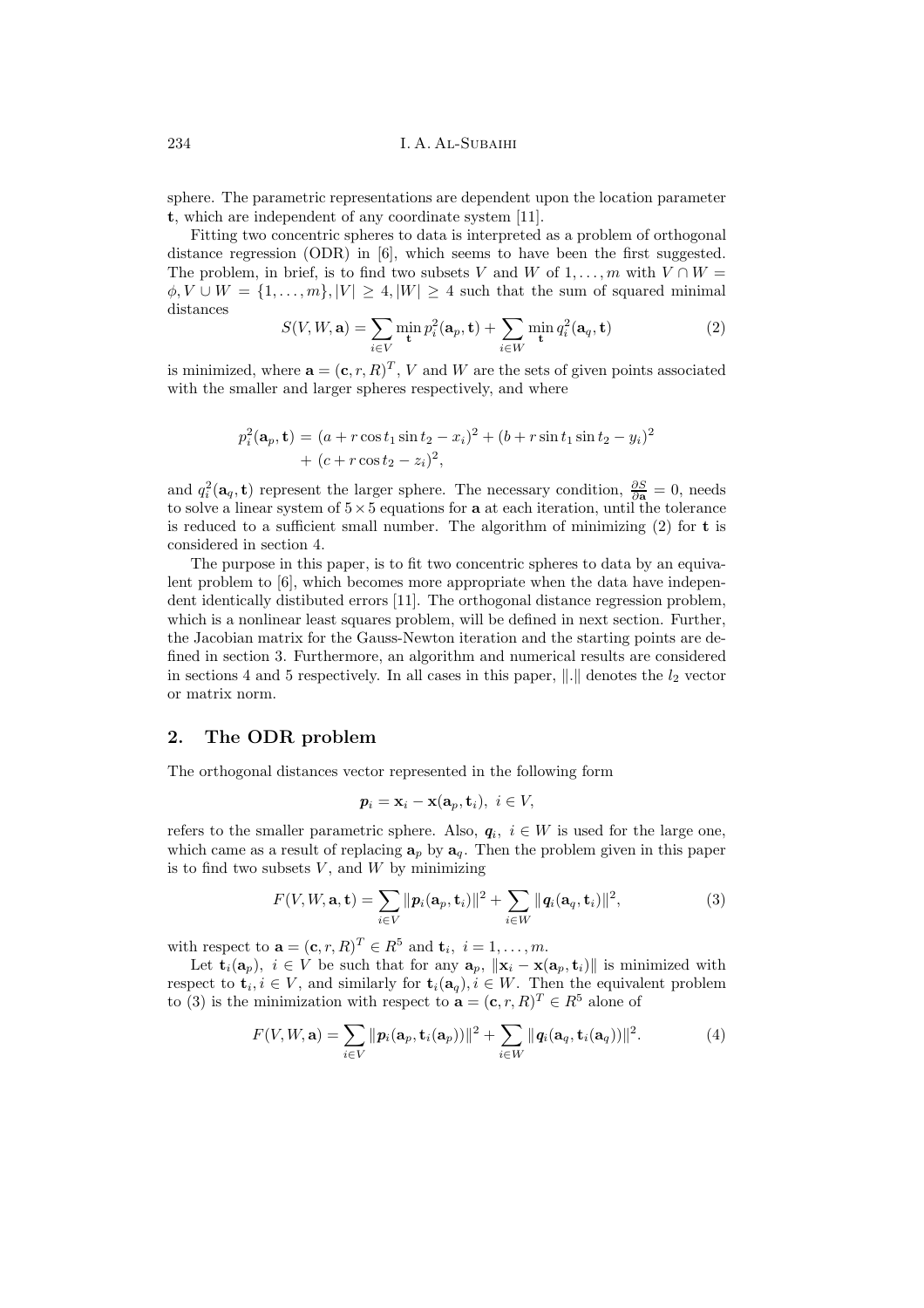If we define, for simplicity, the vector  $\boldsymbol{\delta} \in R^m$  which has *i*th component

$$
\delta_i(\mathbf{a}) = \|\mathbf{x}_i - \mathbf{c} - r\alpha_i - R\alpha_i\|,
$$

and  $r = 0$  if  $i \in W$ ,  $R = 0$  if  $i \in V$ , where

$$
\boldsymbol{\alpha_i} = \begin{bmatrix} \cos(t_{1i}) \sin(t_{2i}) \\ \sin(t_{1i}) \sin(t_{2i}) \\ \cos(t_{2i}) \end{bmatrix}.
$$

Then the orthogonal distance regression problem is to find two subsets  $V$ , and  $W$ such as minimizing the objective function

$$
F(V, W, \mathbf{a}) = \|\boldsymbol{\delta}\|^2. \tag{5}
$$

This is a nonlinear problem which can be solved through the application of the Gauss-Newton method, or on of its variants, see for example  $[3, 4, 5, 10, 11, 12]$ . Then the subsets V and W can be determined by calculating, for each i,  $\|\mathbf{p}_i\|$  and  $\|\mathbf{q}_i\|$ . If  $\|\mathbf{p}_i\| < \|\mathbf{q}_i\|$ , then  $i \in V$ , otherwise in W.

#### **3. A Gauss-Newton step**

The Gauss-Newton step **d** for minimizing (5) is given by finding

$$
\min_{\mathbf{d}} \|\boldsymbol{\delta} + \nabla_{\mathbf{a}} \boldsymbol{\delta} \mathbf{d}\|^2,
$$

where  $\nabla_{\mathbf{a}} \delta \in R^{m \times 5}$  a Jacobian matrix has *i*th row, for any  $\delta_i \neq 0$ 

$$
\nabla_{\mathbf{a}} \delta_i = \begin{cases}\n-\frac{\mathbf{p}_i^T}{\|\mathbf{p}_i\|} \left[ I \ \alpha_i \ \mathbf{0} \right] & \text{for } i \in V, \\
-\frac{\mathbf{q}_i^T}{\|\mathbf{q}_i\|} \left[ I \ \mathbf{0} \ \alpha_i \right] & \text{for } i \in W,\n\end{cases} \tag{6}
$$

by definition of  $t_i(a)$ , and I signifies the identity matrix of order 3. Using the expression in the right-hand side of (6), the correct vector of partial derivatives of  $\delta_i$  is easily calculated.

It is necessary to provide primary values for any iterative algorithm. Actually, it is preferable to minimize the procedures of determining the initial values of  $\mathbf{a}^{(0)}$ , which is considered in [6], in order to cut the long story short. The initial centre **c** can be determined by the data mean. The primary values assigned for radii can be found in the following equations

$$
r^{(0)} = \frac{1}{f}h, \quad R^{(0)} = fH, \quad 0 < f < 1,\tag{7}
$$

where  $h, H$  are the minimal and maximal distance of the data points to the starting centre, respectively. The scalar  $f$  is used on the basis of the assumption that not all points with errors are estimated to be lying between the inner and outer sphere, and for  $R^{(0)} > r^{(0)}$ .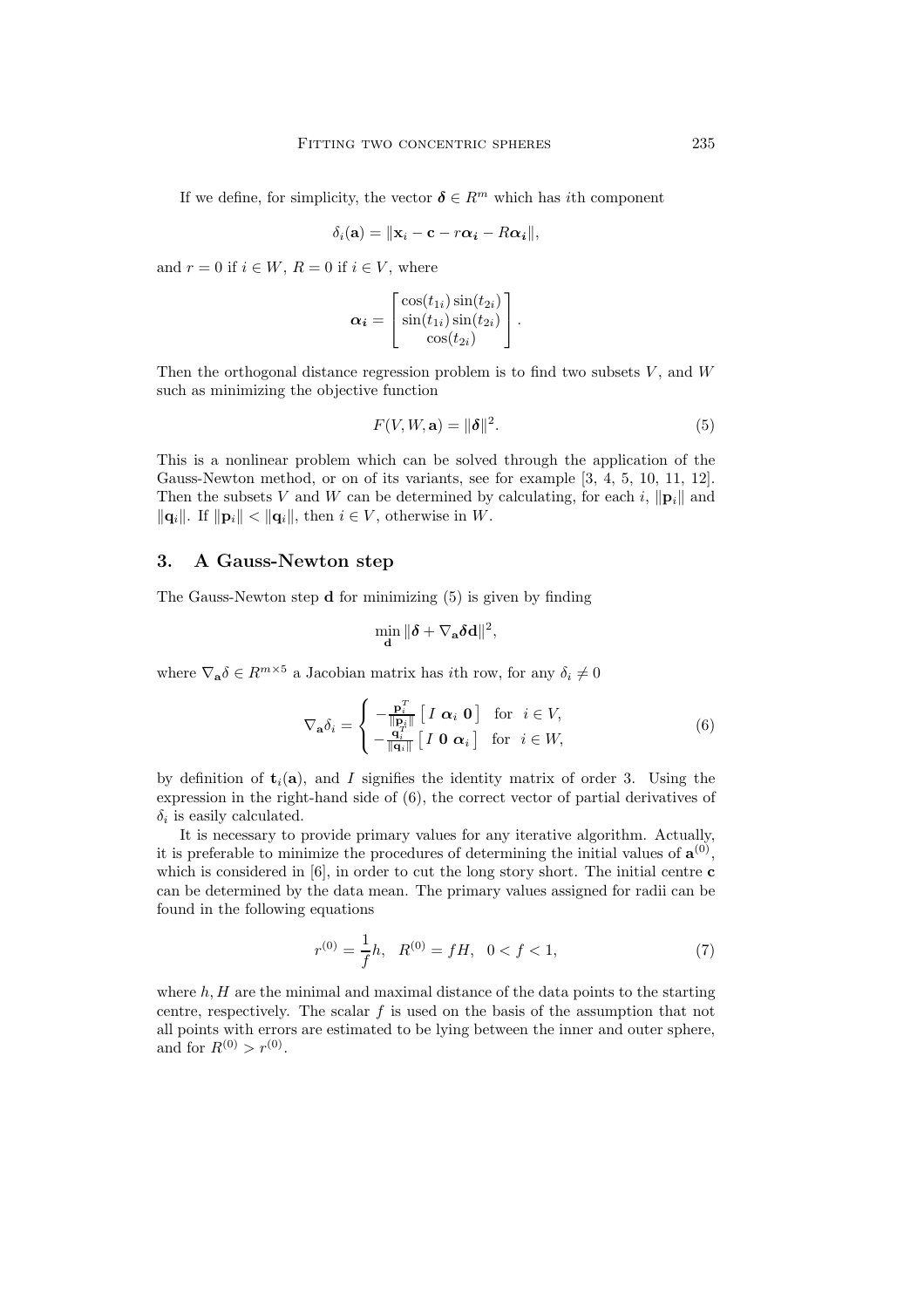# **4. An algorithm**

The contents of the last two sections give the ingredients of algorithms which can be used to solve the orthogonal distance regression problem. For example, we could consider an algorithm as follows

**STEP 0.** Input: The data  $\mathbf{x}_i$ ,  $V^{(0)}$ ,  $W^{(0)}$ , and a tolerance (**Tol**).

**STEP 1.** Determine: the initial values of  $\mathbf{a}^{(0)}$ .

**STEP 2.** Determine:

- $t_i(a), i = 1, ..., m$ .
- The nearest points on the two concentric spheres.
- $\bullet$   $\delta$ (**a**).
- The objective function:  $F$ .
- The Jacobian matrix: $\nabla_{\mathbf{a}} \delta(\mathbf{a})$ .

**STEP 3.** Solve:  $\|\boldsymbol{\delta}(\mathbf{a}) + \nabla_{\mathbf{a}}\boldsymbol{\delta}(\mathbf{a})\mathbf{d}\|^2$  for **d**.

- $\bullet$  if  $\|\mathbf{d}\|_{\infty} <$  Tol , Then Go to STEP 7.
- **STEP 4.** Use line search.
- **STEP 5.** Determine:  $V^{(k)}$  and  $W^{(k)}$ .
- **STEP 6.** Go to **STEP 2**.
- **STEP 7.** The process of fitting the two concentric spheres using ODR has been completed.

The least squares solution is used to determine the values of  $\mathbf{t}_i(\mathbf{a}), i = 1, \ldots, m$ , see for example [6, 7], the algorithm [1]

$$
t_{i1} = \arctan \left| \frac{y_i - c_2}{x_i - c_1} \right|.
$$

- **If**  $x_i c_1 < 0$ , **then**  $t_{i1} = t_{i1} + \pi$ .
- **If**  $x_i c_1 = 0$ , **then**

$$
- t_{i1} = \frac{\pi}{2}, \text{ if } y_i - c_2 \ge 0.
$$
  
\n
$$
- t_{i1} = \frac{3}{2}\pi, \text{ if } y_i - c_2 < 0.
$$
  
\n
$$
t_{i2} = \arctan \left| \frac{(x_i - c_1)\cos(t_{i1}) + (y_i - c_2)\sin(t_{i1})}{z_i - c_3} \right|
$$

- **If**  $z_i c_3 < 0$ , **then**  $t_{i2} = t_{i2} + \pi$ ,.
- **If**  $z_i c_3 = 0$ , **then**

$$
- t_{i2} = \frac{\pi}{2}, \text{ if } (x_i - c_1) \cos(t_{i1}) + (y_i - c_2) \sin(t_{i1}) > 0.
$$
  

$$
- t_{i2} = \frac{3}{2}\pi, \text{ if } (x_i - c_1) \cos(t_{i1}) + (y_i - c_2) \sin(t_{i1}) < 0.
$$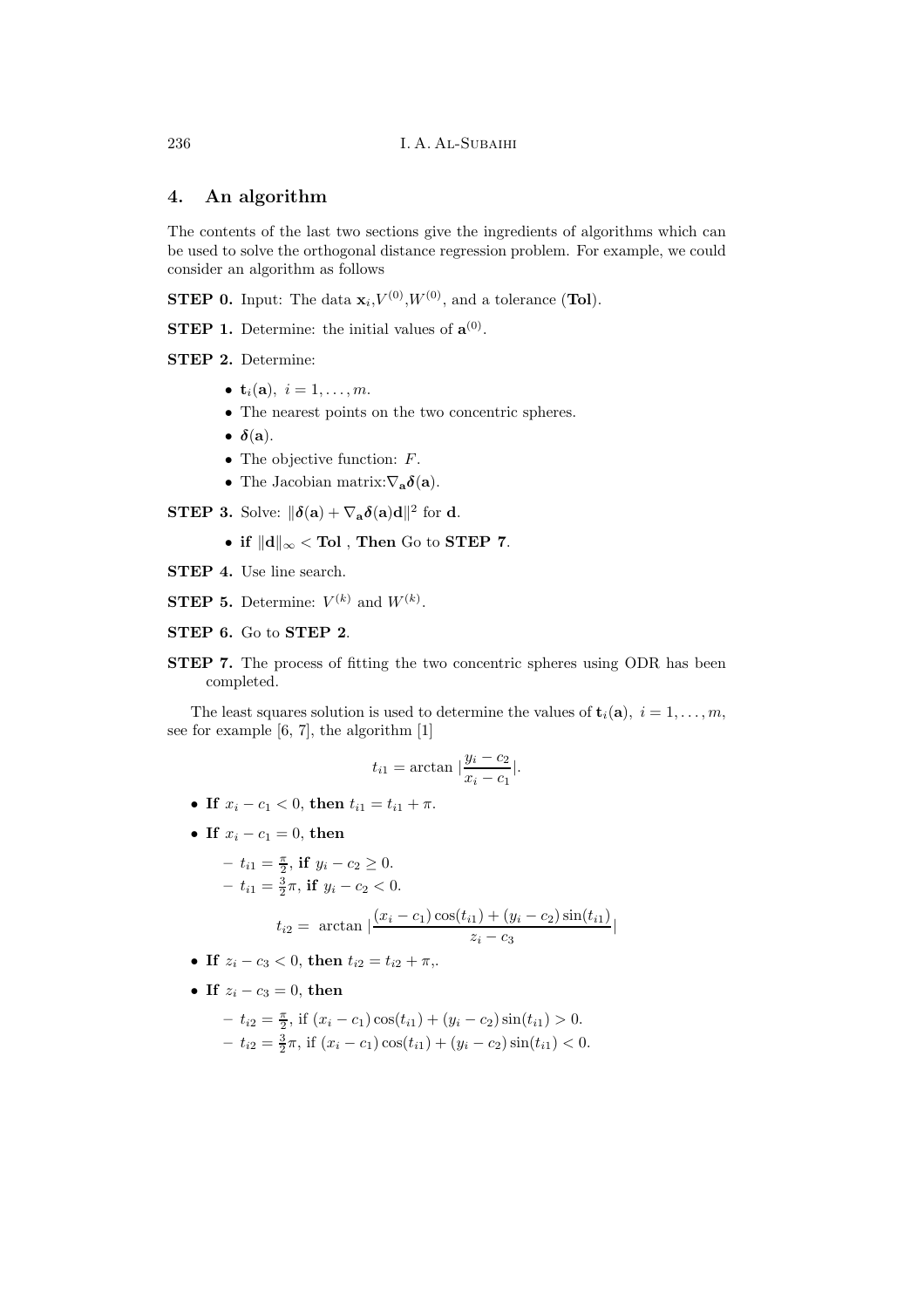## **5. Numerical results**

In order to verify the performance of the proposed algorithm, it is applied to some examples. Therefore, the plan adopted in this regard, is to compute a Gauss-Newton step **d** as indicated in the section 3, to be used as an approach to reduce the value of the objective function  $F$ , taking full steps, if possible. The performance shown in the examples is typical, with a second order rate of convergence usual. The factor  $f = 0.8$  has been used to determine the initial radii, see (7). The symbol  $\gamma$  used in the following tables refers to the Gauss-Newton step **d**'s length, and k refers to the iteration number.

**Example 1** Consider the  $\mathbf{x}_i$ ,  $i = 1, \ldots, 16$  values given in Table 1, which has been considered in [6]. The Gauss-Newton method is applied with the line searching for fitting 16 points with two concentric spheres. The initial value of  $\mathbf{a}^{(0)}$  was

$$
\mathbf{a}^{(0)} = (1.6875, 2.1875, 1.3125, 2.9263, 5.5125)^T.
$$

Table 2 shows the characterization of  $V$  and  $W$ , where an integer vector  $f$  with  $f_i = 1$  if  $i \in V$  and  $f_i = 2$  if  $i \in W$ . This method gives  $V = \{1, 2, \ldots, 8\}$  and  $W = \{11, 12, \ldots, 16\}$  in 2 iterations, and converge to the global minimum in 6 iterations. Results are shown in Table 3. In the same time, the final sets of  $V$  and W by [6] take 35 iterations to determine, and 135 iterations to converge to the same minimum of applying the Gauss-Newton method with line search.

|  |  |  |  |  |  | $\begin{array}{ ccccccccccccccccccc }\hline \textbf{x} & 1 & -1 & 0 & -1 & 2 & 2 & 4 & 5 & 1 & -1 & 0 & -1 & 3 & 2 & 5 & 6 \\ \hline \textbf{x} & 2 & 1 & 3 & 4 & 2 & 3 & 1 & 1 & 2 & 1 & 3 & 5 & 2 & 3 & 1 & 1 \\ \hline \end{array}$ |  |  |
|--|--|--|--|--|--|----------------------------------------------------------------------------------------------------------------------------------------------------------------------------------------------------------------------------------------|--|--|
|  |  |  |  |  |  | $-1$ 0 -1 6 -1 -1 6 4 -2 -1 -2 7 -2 -2 6 5                                                                                                                                                                                             |  |  |

Table 1: Example 1 data points

|  |  |  |   |  |    | $2^{\circ}$ |   |          | $\mathbf{1}$ |          |  |  |          |          |  |
|--|--|--|---|--|----|-------------|---|----------|--------------|----------|--|--|----------|----------|--|
|  |  |  | м |  | -1 | $\Omega$    | 1 | $\Omega$ | $\Omega$     | $\Omega$ |  |  | $\Omega$ | $\Omega$ |  |
|  |  |  |   |  |    |             |   |          | $\Omega$     |          |  |  |          |          |  |

Table 2: **f** within the iterations process

**Example 2** The first subset, of size  $|V|$ , data points are generated, by taking a particular sphere. The second subset  $|W|$  also generated in the same idea and same centre, but  $R>r$ , where  $|V| = |W| = 50$ . In other word, the data has been generated from the spheres  $\mathbf{a} = (-2, 3, 1, 6, 7)^T$ . Then random perturbations are introduced for these data. The initial subsets  $V^{(0)}$  with  $|V^{(0)}| = 70$  and  $W^{(0)}$  with  $|W^{(0)}| = 30$  have been determined by taking a random permutation of the integers from 1 to m, and the Matlab command "randperm" is used for this procedure. The initial approximation to  $\mathbf{a}^{(0)}$  gives

$$
\mathbf{a}^{(0)} = (-2.3853, 2.8976, -0.3254, 5.5841, 6.7438)^T.
$$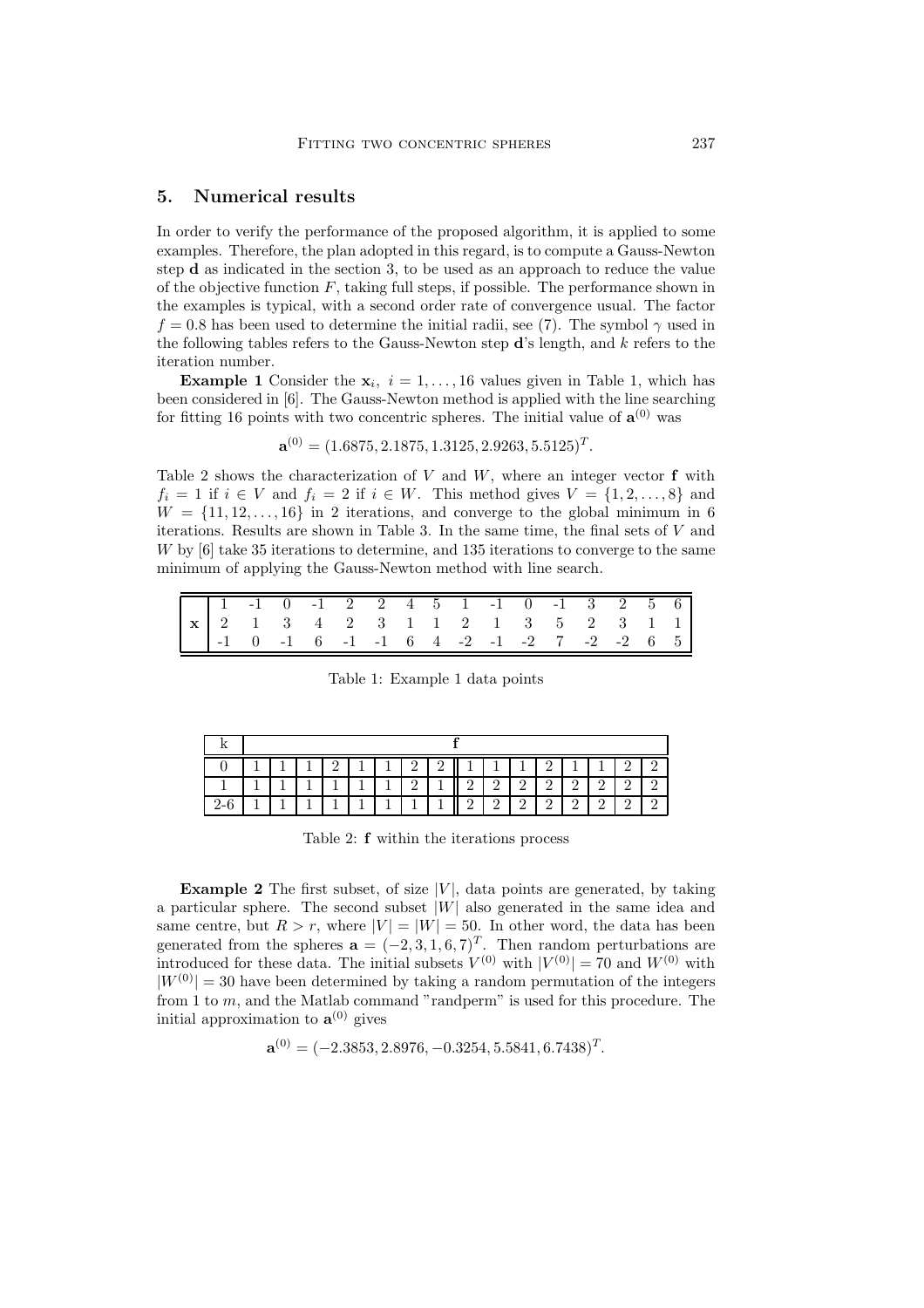| $\mathbf k$    | a      |        | c      | r      | R      |         | $\ \mathbf{d}\ _{\infty}$ | $\sim$ |
|----------------|--------|--------|--------|--------|--------|---------|---------------------------|--------|
|                | 1.4967 | 2.9712 | 2.6177 | 4.1826 | 4.7537 | 4.3229  | 1.3052                    |        |
| $\overline{2}$ | 1.4439 | 3.0142 | 2.8949 | 4.1108 | 5.0542 | 0.59699 | $3.0056 \times 10^{-1}$   |        |
| 3              | 1.4480 | 2.7394 | 3.0126 | 4.1463 | 5.1282 | 0.18462 | $2.7484\times10^{-1}$     |        |
| $\overline{4}$ | 1.4452 | 2.7358 | 3.0125 | 4.1550 | 5.1357 | 0.18345 | $8.7263\times10^{-3}$     |        |
| $\frac{5}{2}$  | 1.4452 | 2.7357 | 3.0125 | 4.1550 | 5.1357 | 0.18345 | $1.1021\times10^{-5}$     |        |
| 6              | 1.4452 | 2.7357 | 3.0125 | 4.1550 | 5.1357 | 0.18345 | $6.5115\times10^{-8}$     |        |

Table 3: Example 1.

Results for fitting two concentric spheres to 100 points are shown in Table 4. The subsets V and W have been, as expected, with  $V = \{1, 2, \ldots, 50\}$  and  $W =$  $\{51, 52, \ldots, 100\}$  in the second iteration. Other choices for  $V^{(0)}$  and  $W^{(0)}$  either sizes or data indexes give a similar behaviour.

| k              | a          |        |        |        |        |         | $\ \mathbf{d}\ _{\infty}$ | $\sim$ |
|----------------|------------|--------|--------|--------|--------|---------|---------------------------|--------|
|                | $-1.8617$  | 3.0984 | 1.0791 | 6.3409 | 6.4127 | 25.498  | 1.4045                    |        |
| $\overline{2}$ | $-1.8632$  | 3.1113 | 1.1265 | 6.0087 | 6.9787 | 0.49438 | $5.6606\times10^{-1}$     |        |
| 3              | $-1.8633$  | 3.1114 | 1.1266 | 6.0088 | 6.9789 | 0.49437 | $1.5797\times10^{-4}$     |        |
| $\overline{4}$ | $-1.8633e$ | 3.1114 | 1266   | 6.0088 | 6.9789 | 0.49437 | $1.4517\times10^{-7}$     |        |

Table 4: Example 2.

## **6. Conclusion**

Fitting two concentric spheres to data by orthogonal distance regression is considered in this paper. One of the main differences between applying the Gauss-Newton method to the problem and the method which was applied by [6] is the number of linear equations need to solve at each iteration. Using the Gauss-Newton method needs to solve  $m \times 5$  linear equations at each iteration. However,  $5 \times 5$  linear equations at each iteration need to solve for applying [6].

Nevertheless, all the numerical results show that the use of the Gauss-Newton method with line search is very rigorous for solving ODR of two concentric spheres. It is worth noting that the number of iterations using the Gauss-Newton method with line search has proven to be small, when compared to [6] method. Moreover, The number of iterations on the orthogonal distance regression and the Gauss-Newton method with line search have been not generally affected by the value of m. The use of the results of  $[6]$  for starting point has proved to be crucial for the initial values of the problem.